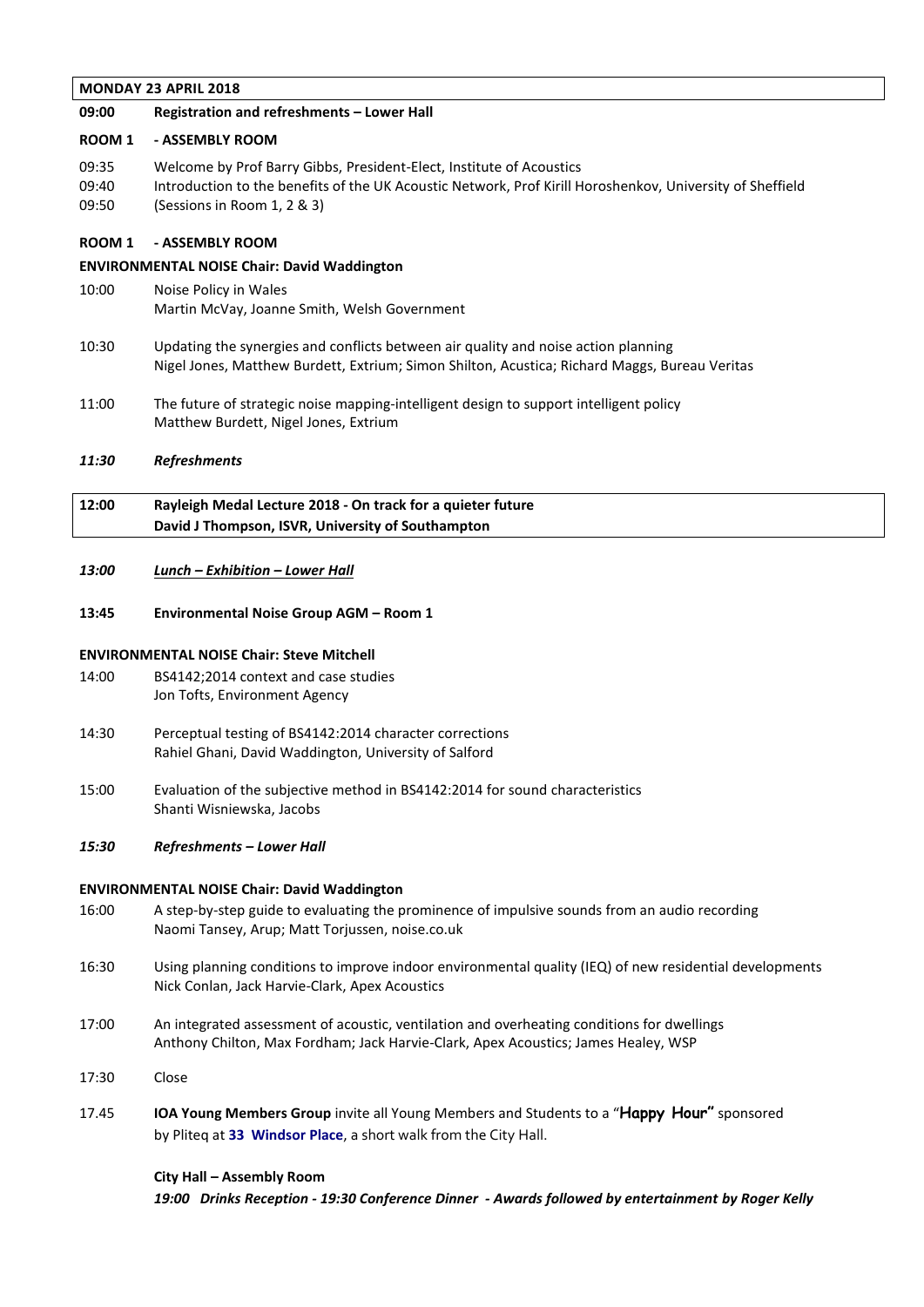### **MONDAY 23 APRIL 2018**

### **ROOM 2 - FERRIER HALL**

### **NOISE AND VIBRATION ENGINEERING Chair: Sarah Haynes**

- 10:00 Life cycle evaluations of railway turnout crossings impact attenuation methods using soft fasteners and composite sleepers Sakdirat Kaewunruen, M Sechet, M Hamarat, K Goto, University of Birmingham
- 10:30 Assessment mitigation and prediction of gymnasium noise background James Bligh, Pliteq
- 11:00 Assessing the vibro-acoustic radiation characteristics of a compact consumer appliance Daniel Taylor, Dyson
- *11:30 Refreshments – Lower Hall*

**12:00 Rayleigh Medal Lecture 2018 - On track for a quieter future – Room 1 David J Thompson, ISVR, University of Southampton**

*13:00 Lunch – Exhibition – Lower Hall*

## 13:45 **Noise and Vibration Engineering Group AGM – Room 2**

### **NOISE AND VIBRATION ENGINEERING Chair: Malcolm Smith**

- 14:00 Substructuring approach and blocked forces method: application for structure-borne vibration prediction in heavy weight assemblies Diego Miguez, O Farrel, l M Bannister, R Arbabi, Farrat Isolevel; Andy T Moorhouse, Andrew S Elliott, University of Salford
- 14:30 Vibration isolation performance for industrial metal forming presses Chad N Himmel, JEAcoustics, USA
- 15:00 Challenges in monitoring construction noise in live Royal Opera House during open up project Tomasz Galikowski, Peter Henson, Bickerdike Allen Partners

## *15:30 Refreshments – Lower Hall*

### **NOISE AND VIBRATION ENGINEERING Chair: Nathan Thomas**

- 16:00 Measurements of hockey ball hitting backboards covered by different materials Jack Harvie-Clark, Weigang Wei, Adam Cooks, Apex Acoustics
- 16:30 Industrial applications of acoustic metamaterials Nicolas Etaix, Dyson
- 17:00 Lateral vibrations of curved railway tracks to transient excitations Sakdirat Kaewunruen, Chayut Ngamkhanong, Xin Liu, University of Birmingham
- 17:30 Close
- 17.45 **IOA Young Members Group** invite all Young Members and Students to a "**Happy Hour"** sponsored by Pliteq at **33 Windsor Place**, a short walk from the City Hall.

#### **City Hall – Assembly Room**

*19:00 Drinks Reception - 19:30 Conference Dinner - Awards followed by entertainment by Roger Kelly*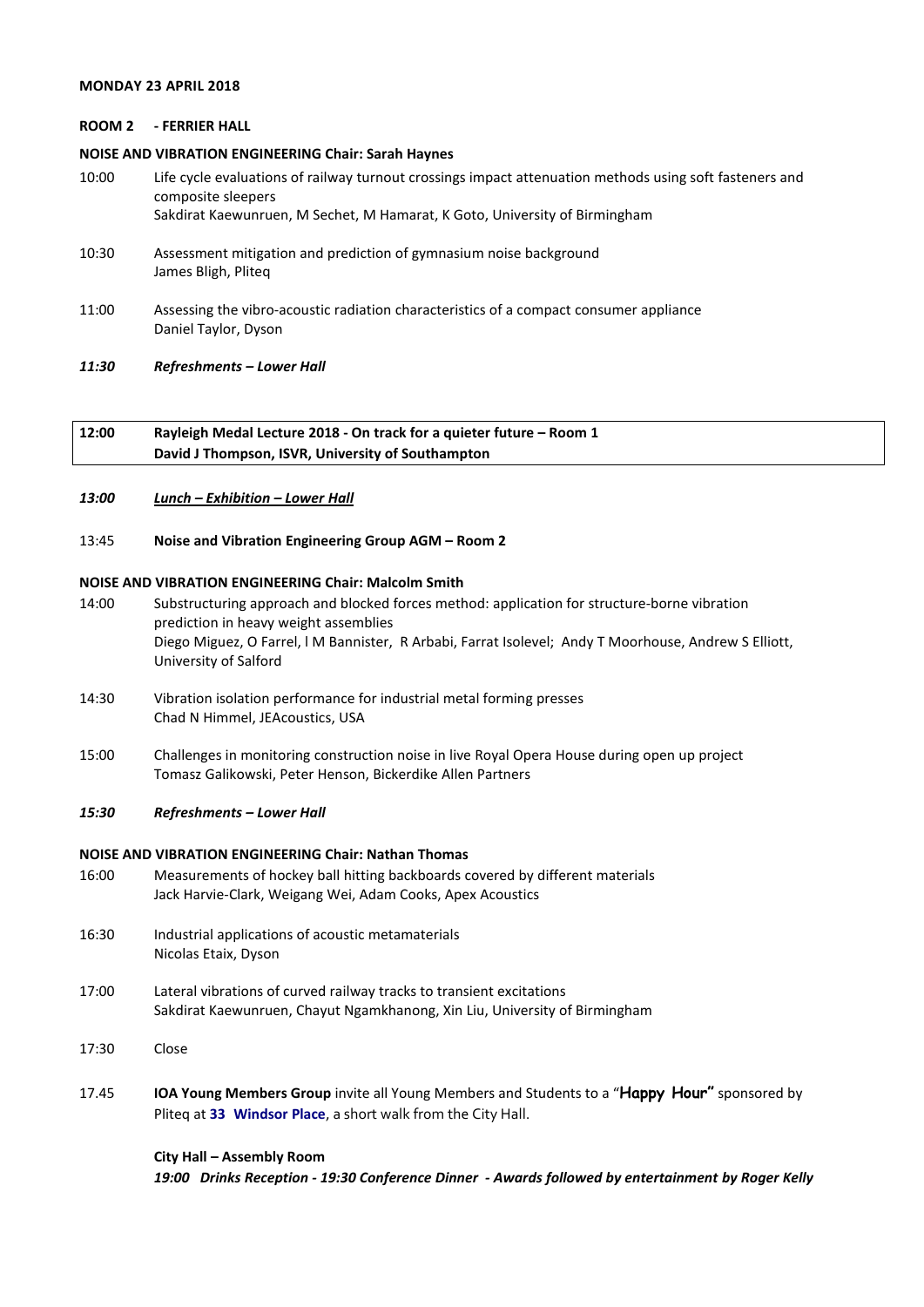### **MONDAY 23 APRIL 2018**

## **ROOM 3 - COUNCIL CHAMBER**

### **PHYSICAL ACOUSTICS Chair: Mike Swanwick**

- 10:00 Acoustic metamaterials for low frequency industrial applications Daniel Elford, Luke Chalmers, Richard D Wilson, Karol Bugaj, Sonobex Limited
- 10:30 Influence of flare variation on the low frequency sound absorption of mufflers based on the "acoustic black hole effect" Neha Sharma, Olga Umnova, Andy Moorhouse, University of Salford
- 11:00 Interaction of high amplitude waves with acoustic metamaterials Daniel Brooke, O Umnova, A S Elliott, University of Salford; P Leclaire, T Dupont, University of Burgundy, France

## *11:30 Refreshments – Lower Hall*

**12:00 Rayleigh Medal Lecture 2018 - On track for a quieter future – Room 1 David J Thompson, ISVR, University of Southampton**

## **13:00** *Lunch – Exhibition – Lower Hall*

**13:45 Physical Acoustics Group AGM – Room 3**

#### **PHYSICAL ACOUSTICS Chair: Mike Swanwick**

- 14:00 Development of an optimal array of sensors for the reconstruction of a rigid rough surface based on scattered ultrasound Giulio Dolcetti, Anton Krynkin, University of Sheffield
- 14:30 Approximation to wave propagation through periodic array in poro-elastic medium Anton Krynkin, University of Sheffield, Jean-Philippe Groby, Universite du Maine, France
- 15:00 Acoustic emission spectra associated with the formation of brittle cracks Victor V Krylov, Loughborough University

## *15:30 Refreshments – Lower Hall*

#### **PHYSICAL ACOUSTICS Chair: Mike Swanwick**

- 16:00 Tailored acoustic filtering and absorption using compound rigid gratings Tim Starkey, J G Beadle, G P Ward, J D Smith, J R Samble, A P Hibbins, Exeter University
- 16:30 Influence of activation processes on the activated carbon felts microstructure and impact on the acoustic performances Hugo Karpinski, O Umnova, J A Hargreaves, University of Salford; R Venegas Castillo, C S Lehmann Fernandez, Carbon Air Ltd; M A Nahil, University of Leeds
- 17:00 What is the actual influence of a nano-fibrous membrane on the acoustical property of porous substrate? Kirill V Horoshenkov, A Hurrell, M Jiao, University of Sheffield; M Pelegrinis, John Cotton Group
- 17.45 **IOA Young Members Group** invite all Young Members and Students to a "**Happy Hour"** sponsored by Pliteq at **33 Windsor Place**, a short walk from the City Hall.

#### **City Hall – Assembly Room**

*19:00 Drinks Reception - 19:30 Conference Dinner - Awards followed by entertainment by Roger Kelly*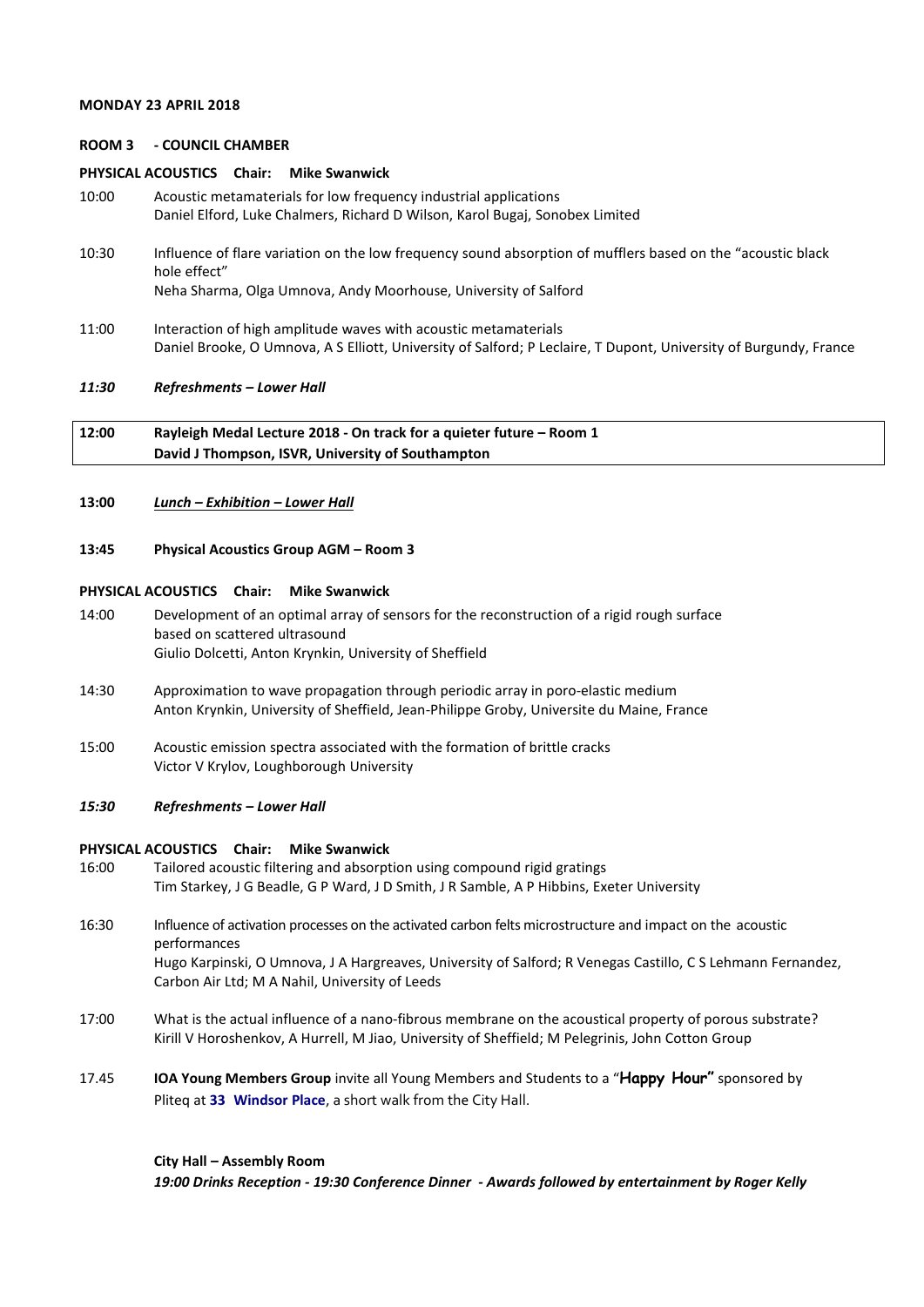## **ROOM 1 - ASSEMBLY ROOM**

## **BUILDING ACOUSTICS Chair: James Healey**

- 09:00 An audio demonstration of how our ears are more sensitive to changes in low frequency noise, and of how lightweight constructions can perform well at low frequencies Roger Kelly, CDM-UK
- 09:30 Engineering of fitness centre floors on structural slabs with a fundamental frequency <10Hz Matthew Harrison, Buro Happold
- 10:00 Overview of the sound insulation design of the Royal Birmingham Conservatoire Michael Whitcroft, Hoare Lea Acoustics
- 10:30 The impact of classroom noise on reading comprehension of secondary school pupils Bridget Shield, R Conetta , London Southbank University; D Connolly, J Dockrell, UCL; Trevor Cox, Charlie Mydlarz, University of Salford

## *11:00 Refreshments Lower Hall*

### **BUILDING ACOUSTICS Chair: Roger Kelly**

- 11:30 Acoustic quality of open office spaces Andrew Parkin, Cundall
- 12:00 Towards the acoustical characterisation of an intensive care unit Deborah Dawson, M Hamilton, B Philips, St Georges University Hospital; R Barham, Acoustic Sensor Networks;
- 12:30 Confidence in room acoustic design: an empirical approach Jack Harvie-Clark, Apex Acoustics
- 13:00 Setting the tone for the visit: the use of soundscapes in museum foyers for increasing visitor engagement Angus Deuchars, Arup

#### **13:30 Building Acoustics Group AGM - Room 1**

*13:45 Lunch – Exhibition – Lower Hall*

## **WIND FARM NOISE Chair: Gavin Irvine**

- 14:30 Wind turbine noise amplitude modulation penalty considerations Malcolm Hayes, Hayes McKenzie Partnership; Gavin Irvine, Ion Acoustics; Matthew Cand, Hoare Lea Acoustics; Dick Bowdler, Consultant
- 15:00 Site experience with wind turbine noise AM analysis Matthew Cand, Hoare Lea; Malcolm Hayes, Tom Levet, Hayes McKenzie Partnership; Gavin Irvine, Ion Acoustics
- 15:30 A short history of the dangers of infrasound Dick Bowdler, Consultant
- 16:00 Revision of the German recommendation (LAI-Notes) for the application of ISO9613-2 in windfarm sound propagation calculations Sylvia Broneske, Krispian Lowe, Innogy Renewables UK; Sabine Schulz, UL DEWI, Germany
- *16:30 Close and Refreshments*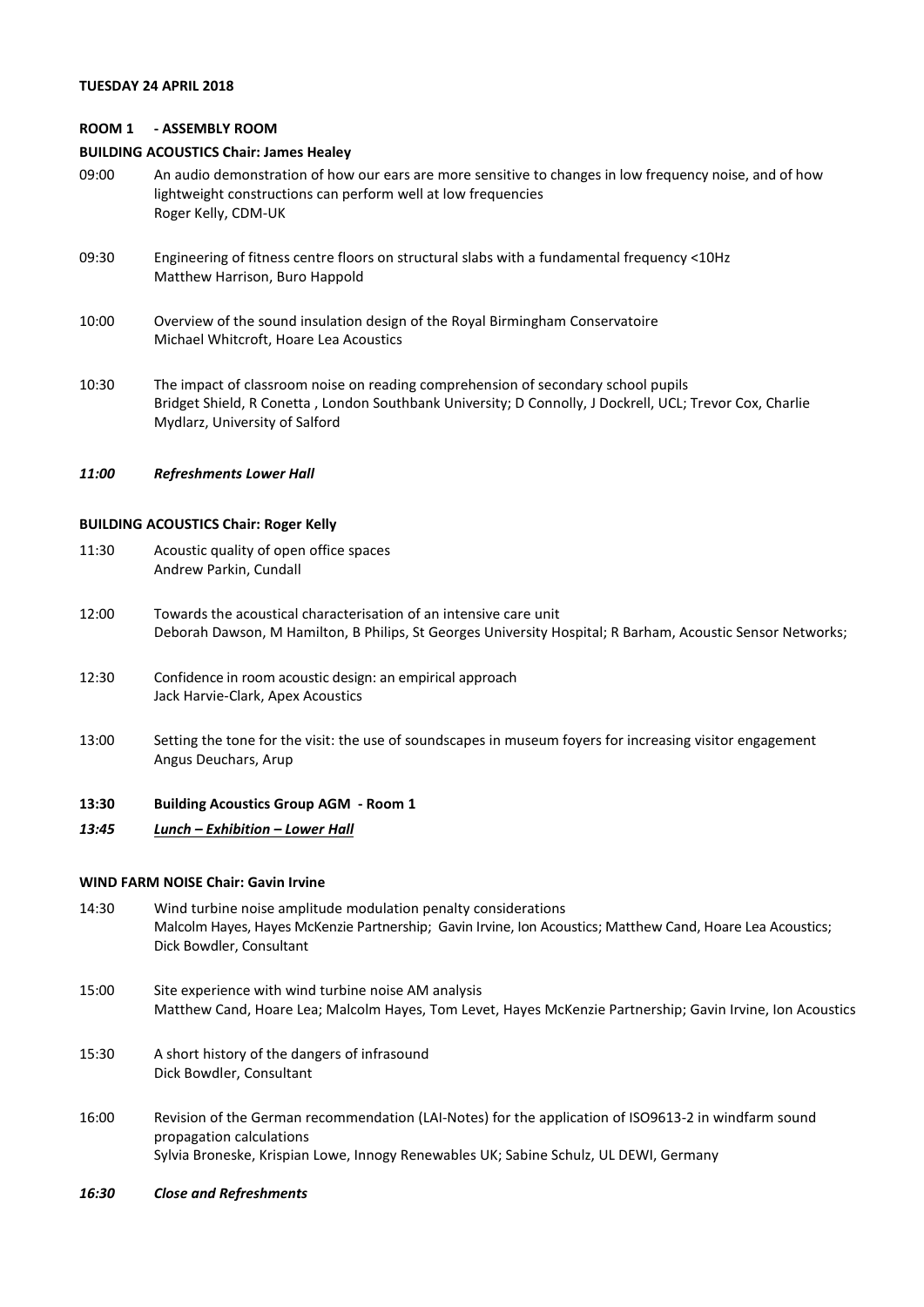## **TUESDAY 24 APRIL 2018**

# **ROOM 2 - FERRIER HALL**

# **INSTRUMENTATION CORNER LIVE - Chair: James Tingay**

This morning session is prepared and presented by members of the Measurement and Instrumentation Group Committee and will bring to life many issues specific to instrumentation and its use. As many of the presenters are instrumentation experts, they have found collectively that there are several recurring problems faced by acousticians often caused by limitations of the technology that might not be fully understood!

| 09:00 | Standards<br>James Tingay, Cirrus Research                                                               |
|-------|----------------------------------------------------------------------------------------------------------|
| 09:30 | Measurements Range and Dynamic Range<br>Simon Bull, Castle Group                                         |
| 10:00 | Digital recording formats and their use and limitations in post analysis<br>Mark Dowie, Bruel & Kjaer UK |
| 10:30 | Measuring Ln's (broadband and 1/3 octave)<br>Simon Bull, Castle Group                                    |

## **11:00** *Refreshments – Lower Hall*

## **INSTRUMENTATION CORNER LIVE - Chair: Simon Bull**

| 11:30 | Calibration - have you been set up? |
|-------|-------------------------------------|
|       | Glynne Parry, Consultant            |

- 12:00 Windshields and their use/abuse John Shelton, AcSoft
- 12:30 App-based measurements James Tingay, Cirrus Research
- 13:00 Considerations for vibration transducers –geophone or accelerometers John Shelton, AcSoft

# *13:45 Lunch – Exhibition – Lower Hall*

# **MEASUREMENT AND INSTRUMENTATION - Chair: John Shelton**

- 14:30 Sound intensity: what it is, how to measure it and practical applications John Campbell, Campbell Associates
- 15:00 Thermal acoustic testing of heating, ventilation and air conditioning products Rebecca Hogg, BSRIA
- 15:30 Assessing rail-induced vibration in terms of VDV Jorge DeAvillez, Saif Bunni, WSP
- *16:00 Close and Refreshments*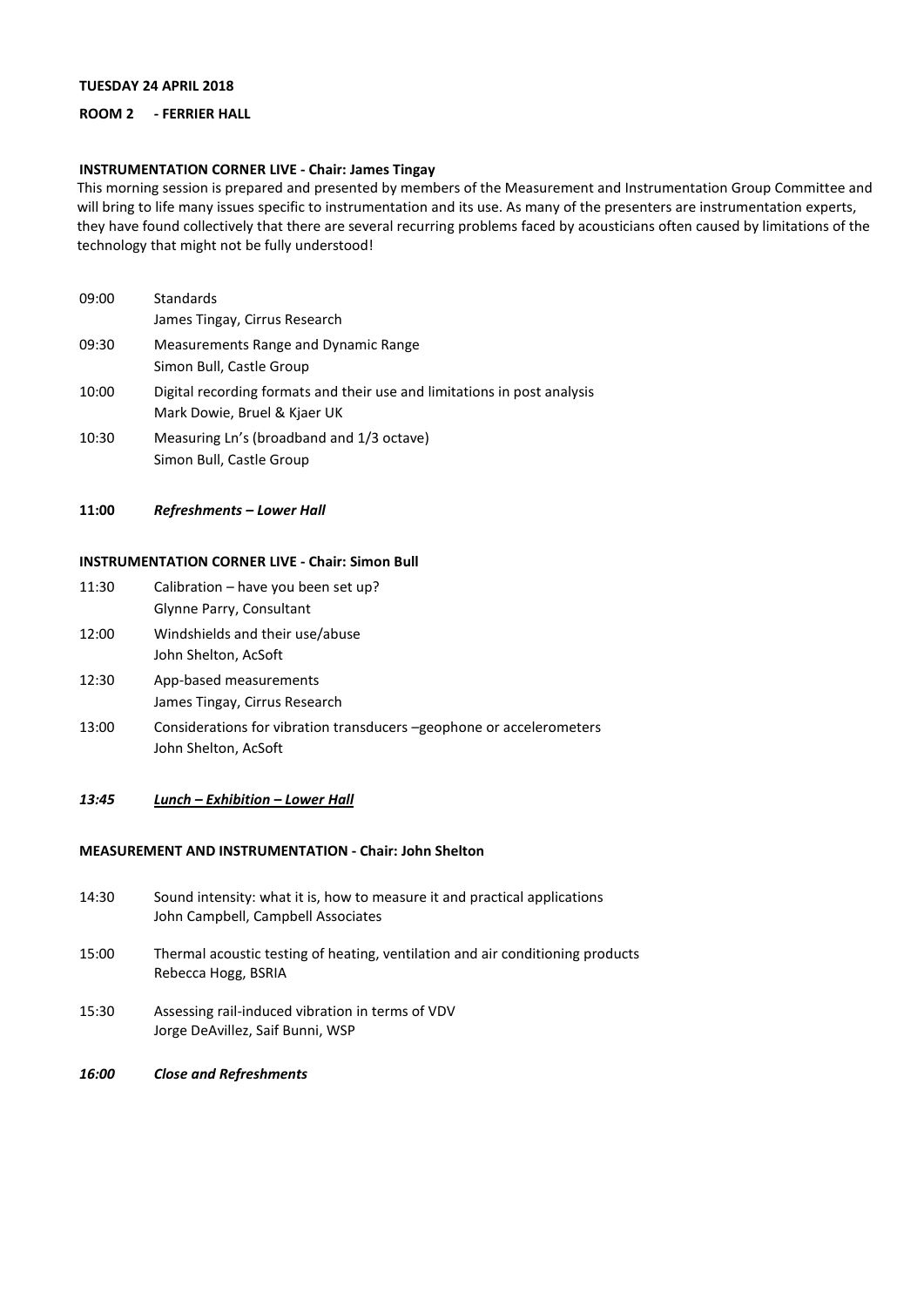## **ROOM 3 - COUNCIL CHAMBER**

### **MUSICAL ACOUSTICS Chair: Michael Wright**

- 09:00 Vibro-electric transfer path analysis of a solid body electric guitar Andrew Elliott, University of Salford; Jonathan Magill, Marshall Amplification; Paul Kendrick, University of Salford
- 09:30 The effects of centrifugal blowers and reservoir resonance on organ pipe flutter Alan J Taylor, University of Salford
- 10:00 Perceptual investigations of acoustic and digitally emulated violins based on controlled listening studies Thomas Lloyd, P Gaydecki, University of Manchester; J Ginsborg, C Yates, Royal Northern College of Music; H Johannsson, Johannsson Violins, Iceland

## *11:00 Refreshments – Lower Hall*

## **ROOM 3 - COUNCIL CHAMBER**

#### **SPEECH AND HEARING Chair: Gordon Hunter**

- 11:30 The impact of hearing loss on physical health and cognition Bridget Shield, London Southbank University
- 12:00 Singing and Loudness: a short study at the Royal Opera House Stephen Dance, John Bernays, Samantha Liu, London South Bank University
- 12:30 Workplace noise, hearing protection and HSE's approach on risk reduction Chris Steel, T Wu, P Delderfield, Health & Safety Executive
- 13:00 Enhancing automatic speech recognition for mathematical applications via incremental parsing Gordon Hunter, Marina Isaac, Eckhard Pflugel, James Denholm-Price, Kingston University
- *13:30 Lunch – Exhibition – Lower Hall*
- *16:00 Close and Refreshments*
- **1400 ROOM 3 COUNCIL CHAMBER EPSRC UK Acoustics Network Steering Committee Meeting - by invitation only**
- *16:00 Close and Refreshments*